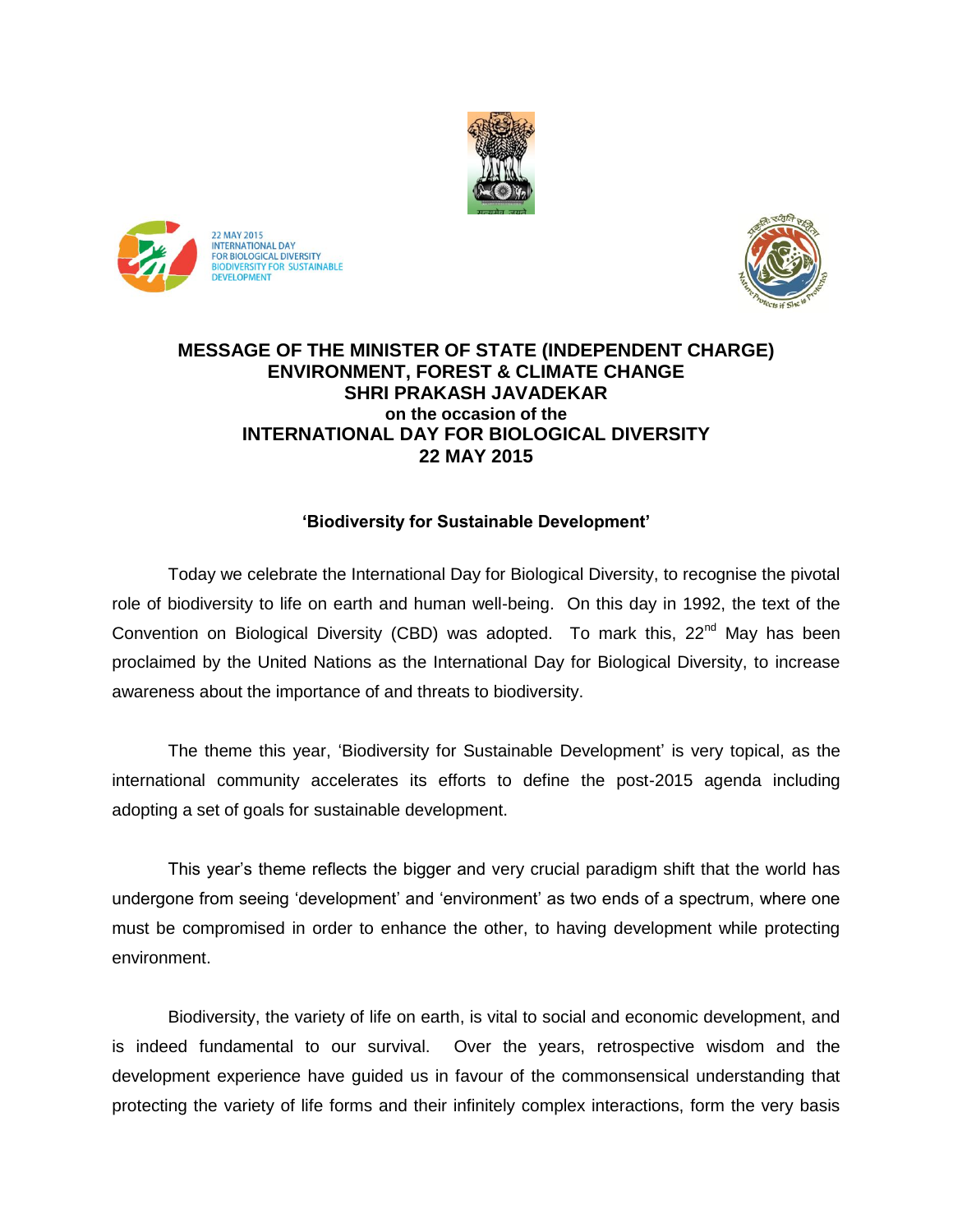for long-lasting and inclusive development. In other words, environment, or more specifically biodiversity and its invaluable and often irreplaceable ecosystem services, from the air we breathe to the water we drink, are the very foundation on which viable long-term development rests. Former themes for the International Day for Biological Diversity have captured this fact in snippets. Past themes have been: Biodiversity and Poverty Alleviation (2003); Biodiversity: Food, Water and Health for All (2004); Biodiversity: Life Insurance for our Changing World (2005); Protect Biodiversity in Drylands (2006); and Biodiversity and Agriculture (2008) among others.

The challenge before India to imbibe and translate the theme of 'Biodiversity for Sustainable Development' is imperative in the light of our privileged status as a megabiodiverse country, past and projected demographic transitions and commitment to democracy as a political principle. These three facets make it non-negotiable that we galvanise the political will, scientific and technological know-how and financial resources to contribute to the agenda set out in the outcome document from the Rio+20 Conference, 'The future we want'.

Nature has generously endowed our country. With only 2.4% of the world's land area, India has 7-8% of the recorded species of the world, with over 46,000 species of plants and 91,000 species of animals. India is also an acknowledged centre of crop diversity, and harbours many wild and domesticated animals, fish and millions of microbes and insects. The ecosystem diversity is also unparalleled. These are the strengths to draw upon to meet the goals of ending poverty and hunger; achieving food security and improved nutrition and promoting sustainable agriculture; ensuring healthy lives and promoting well-being for all at all ages; ensuring availability and sustainable management of water and sanitation for all and in making cities and human settlements inclusive, safe, resilient and sustainable. Promoting multiple varieties of staple food grains; switching to cropping patterns, wider seed and plant variety choices, water conservation and utilisation patterns, and farming practices that combine the best of traditional wisdom and science with a whole-system perspective; valuing the therapeutic properties and medicinal uses of various parts of plants and animals; all form key aspects of the way ahead. Communities that are inclusive and resilient are also the only ones that will be safe in the long run. The income-poor in India and the world over face the negative fallouts of depleting and degraded natural resources in disproportionate measure to those who are responsible for such depletion and degradation. Sustainable development rests on a viable and sound natural

resource base.